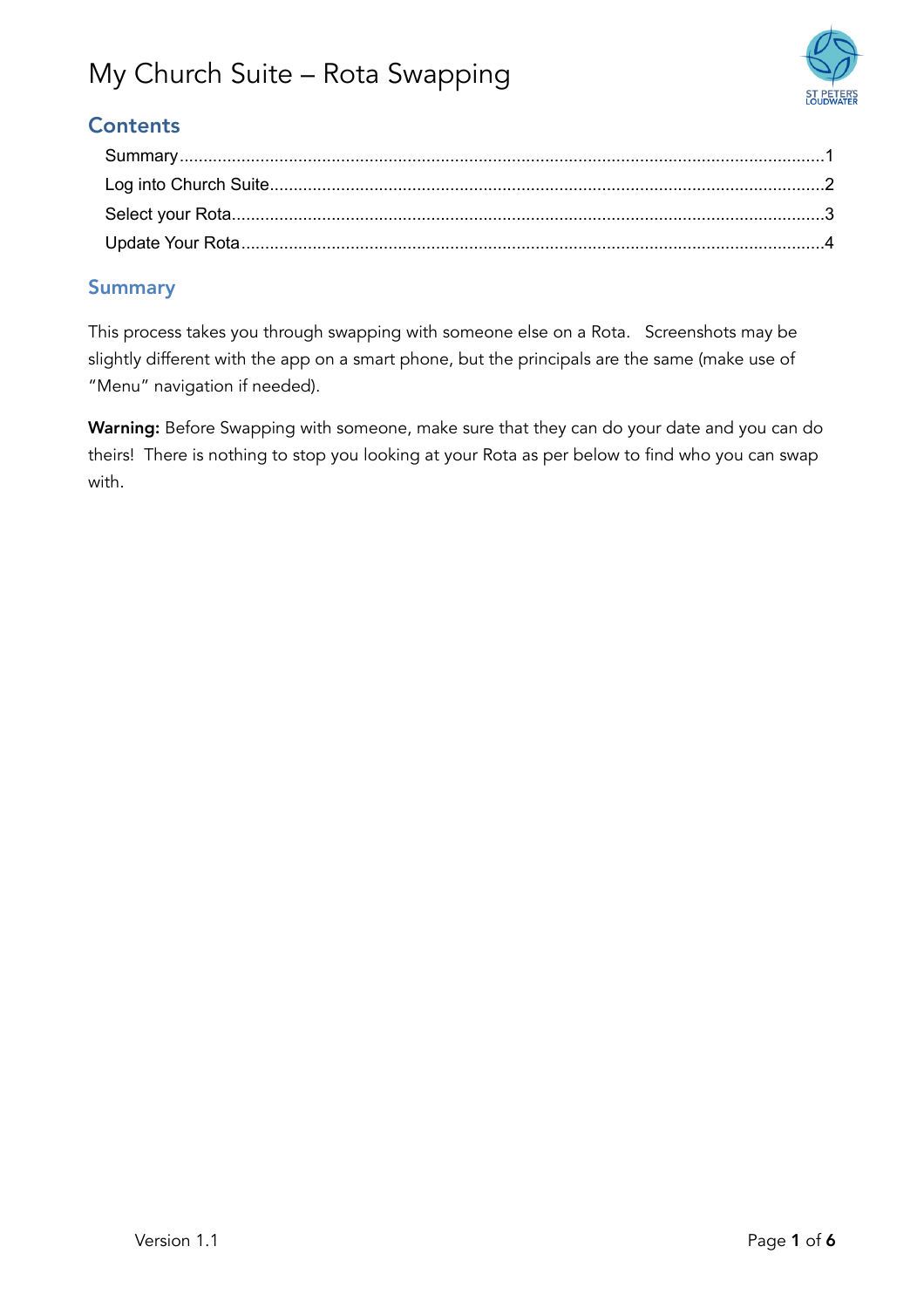

#### <span id="page-1-0"></span>Log into Church Suite

Caution: Do not click on the link below if you are already logged in to Church Suite – skip this and go to the next page.

<https://stpeterschurchloudwater.churchsuite.com/my>

| <b>ST PETERS</b><br>LOUDWATER |
|-------------------------------|
| St Peter's Loudwater          |
| Enter your email or username  |
| Email / Username<br>Next      |
| Back                          |

Enter your email address

[It is possible that on returning to Church Suite that this step may get skipped]

| ST PETERS<br>LOUDWATER             |
|------------------------------------|
| St Peter's Loudwater               |
| Enter your password                |
| <b>Your Name</b><br>My ChurchSuite |
| Password                           |
| Next                               |
| Forgotten Password?                |
| Back                               |

Enter your password (Your Name should be displayed with the appropriate initials in blue circle). If your email address is not recognised, this could be that you have not previously been invited to register on Church Suite. Contact Alison (mailto: [Alison@loudwater.org](mailto:Alison@loudwater.org)) if this is the case.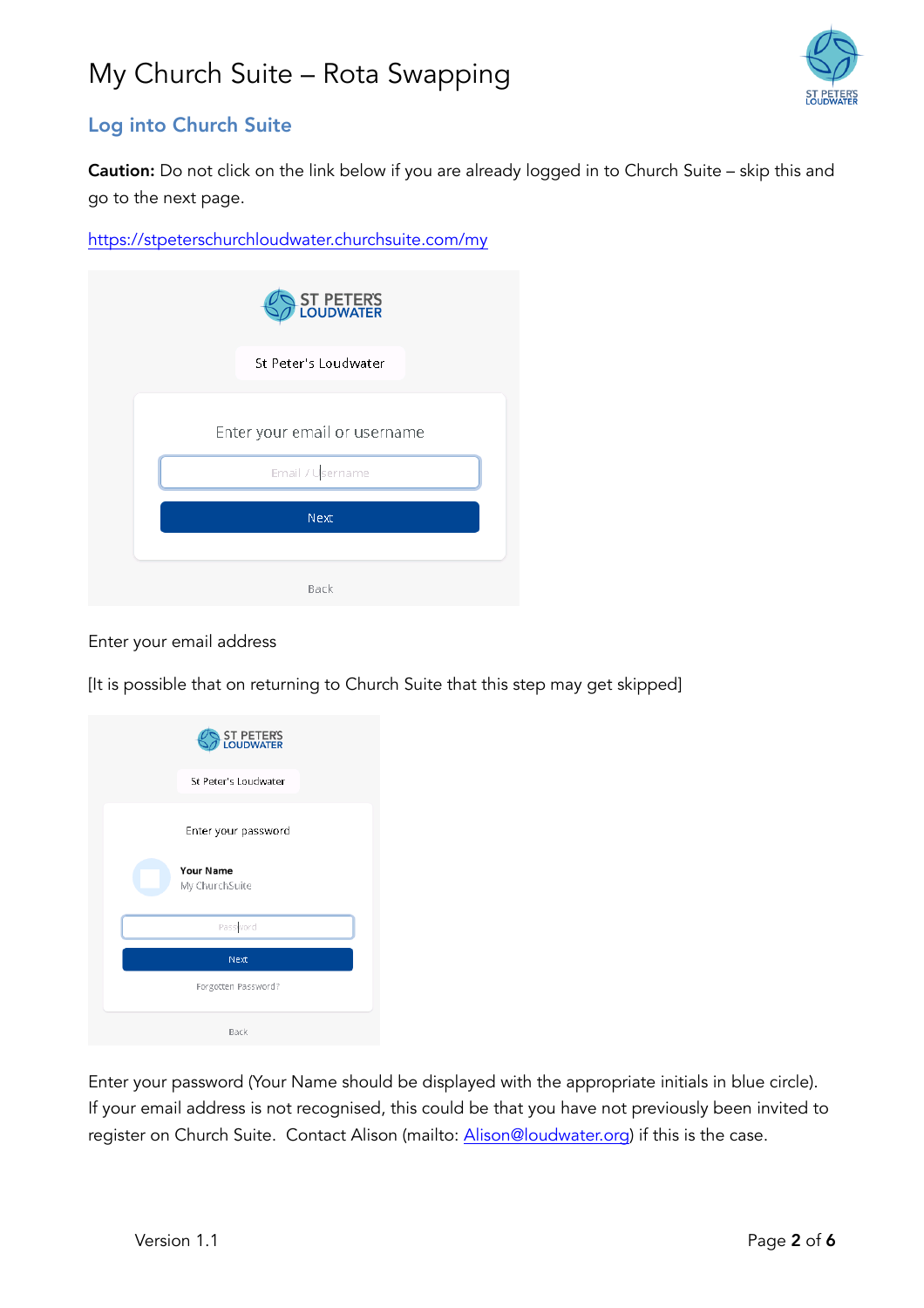

#### <span id="page-2-0"></span>Select your Rota



| C<br>■ stpeterschurchloudwater.churchsuite.com/my/rotas<br>$\rightarrow$                                  | $O_T$  | $\circledR$ |          |         |
|-----------------------------------------------------------------------------------------------------------|--------|-------------|----------|---------|
| <b>ST PETERS</b><br>LOUDWATER                                                                             |        |             |          |         |
| My Rotas<br>合 Home<br>▣<br>My                                                                             |        |             |          |         |
| Communication<br>Next Serving<br>Your Name v<br>My Details<br>$\mathcal{E}$                               | 置 iCal |             | G Google | $\circ$ |
| ↑ My Children<br>February<br><b>最</b> My Events                                                           |        |             |          |         |
| Prayer Ministry Jan - Apr 2022<br>06<br>÷.<br>Groups<br>12 days - Sunday 10am<br><b>SUN</b><br>* My Rotas |        |             |          |         |
| <sup>2</sup> Address Book<br>$\sim$                                                                       |        |             |          |         |

Click on the appropriate Rota (could be different from Prayer Ministry!)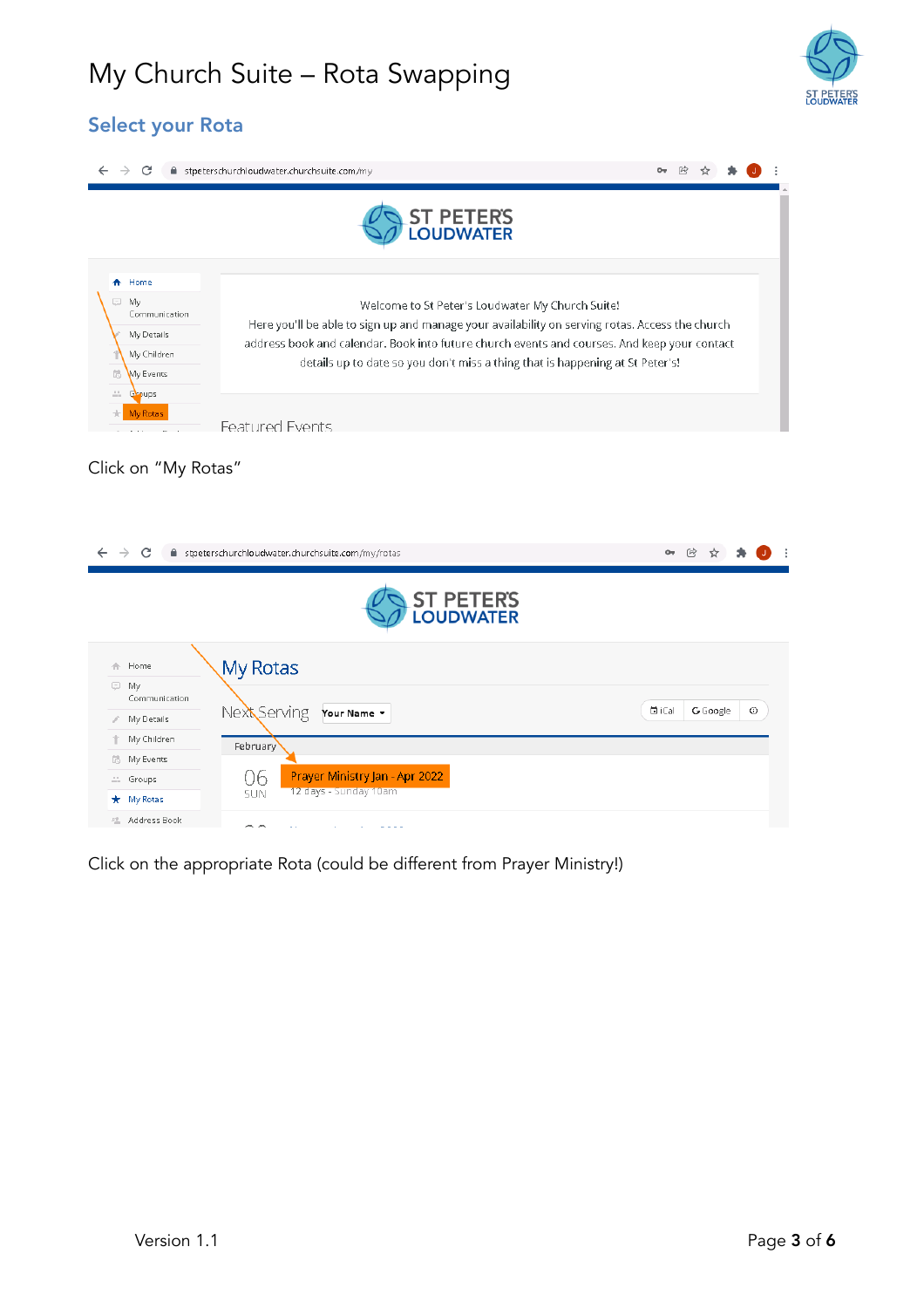|                                                 | <b>ST PETERS</b><br>LOUDWATER                      |                |
|-------------------------------------------------|----------------------------------------------------|----------------|
| 合 Home                                          | Prayer Ministry Jan - Apr 2022 Sunday 10am         |                |
| My<br>c.<br>Communication                       |                                                    |                |
| My Details                                      |                                                    | <b>⊡</b> Email |
| My Children                                     |                                                    |                |
| My Events<br>昂                                  | 員<br>$lan \rightarrow May 2022$                    |                |
| Groups<br>$\frac{1}{2} \frac{1}{2} \frac{1}{2}$ | Weekly on Sunday 10:30am<br>⊙                      |                |
| My Rotas<br>$\star$                             | $-12:00$ pm<br>Sign Up Clashes Expiry<br>Reminders |                |
| Address Book<br>栏                               |                                                    |                |
| Website<br>P                                    |                                                    |                |
| YouTubeChannel<br>Æ                             |                                                    |                |
| Facebook<br>F                                   | Dates<br>Teams                                     |                |

Change to Show "All Dates" so you can see the people and their dates you are swapping with.

Select the particular Rota date that you cannot do.

#### <span id="page-3-0"></span>Update Your Rota



Click on the circle with 3 dots in the centre to the right of your name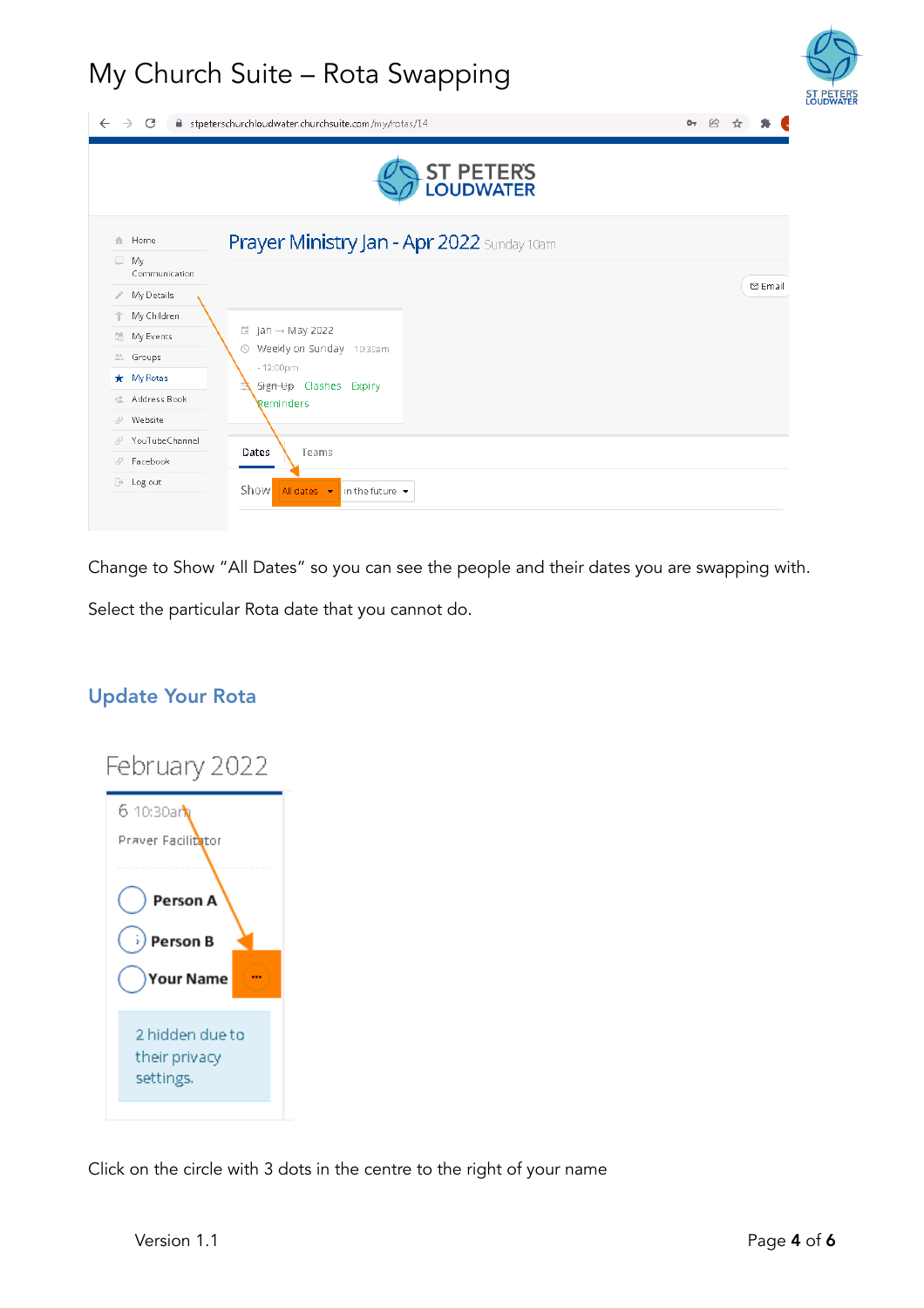



#### Click on "Organise Swap"

|    | C                           | ■ stpeterschurchloudwater.churchsuite.com/my/rotas/14/swap?id=430<br>凤<br><b>ST PETERS</b><br>LOUDWATER                                               |           |           |
|----|-----------------------------|-------------------------------------------------------------------------------------------------------------------------------------------------------|-----------|-----------|
| ₩  | 合 Home<br>My                | Prayer Ministry Jan - Apr 2022 (06-Feb-2022 - Sunda) Save Changes                                                                                     |           | or Cancel |
|    | Communication<br>My Details | Organise swap                                                                                                                                         |           |           |
|    | My Children                 |                                                                                                                                                       |           |           |
| 局  | My Events                   | Team                                                                                                                                                  |           |           |
| ÷. | Groups                      | Prayer Ministry Jan - Apr 2022                                                                                                                        |           |           |
|    | <del>★</del> My Rotas       | Date<br>06-Feb-2022                                                                                                                                   |           |           |
| 瘟  | Address Book                |                                                                                                                                                       |           |           |
| Æ  | Website                     | Swap with<br>-- Select person -- - - -                                                                                                                |           |           |
| P  | YouTubeChannel              | Select the person you're swapping with.                                                                                                               |           |           |
| F  | Facebook                    |                                                                                                                                                       |           |           |
| B. | Log out                     | Return swap                                                                                                                                           |           |           |
|    |                             | -- Select person --<br>$\overline{\phantom{a}}$<br>If applicable, when returning a swap, rota members will inherit each other's assigned rota role(s) |           |           |
|    |                             | Save Changes                                                                                                                                          | or Cancel |           |

Select the person you want to swap with (Please confirm with them that this is OK!)